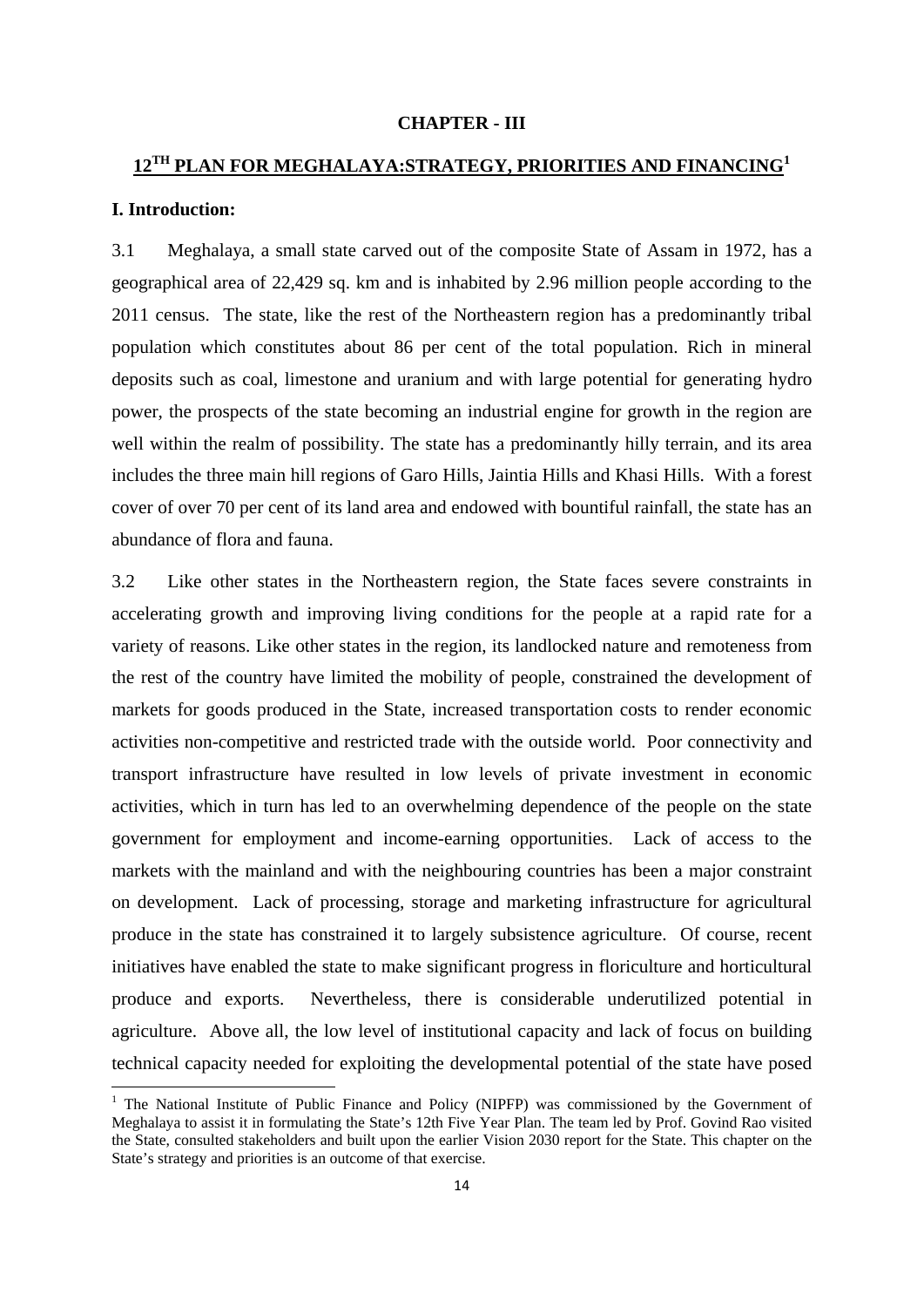additional constraints in ensuring the productive employability of the vast pool of human resources in the state.

3.3 Not surprisingly, the standard of living in Meghalaya is lower than that of average Indian. In 2009-10, Meghalaya's per capita income was about 90 per cent of the national average. The average annual growth of GSDP in the State during the period from 2001-02 to 2009-10 at 6.9 per cent too was substantially lower than the average growth rate of GDP of the country at 7.5 per cent which implies that the differences in the standards of living between Meghalaya and the country has been increasing. With the Planning Commission at the centre setting the target of 9 per cent for the country, Meghalaya will have considerable catching up to do. The state will have to substantially enhance the investments and improve the productivity. In addition to augmenting investments, the state government will have to undertake policy and institutional reforms to create an enabling environment for private investments and build capacity in the people and institutions.

3.4 The problem with the state's developmental profile is not the slower growth rate of incomes alone. Even more important is the high concentration of poverty. The estimate of poverty made by the State on the basis of the BPL Census in 2002 shows that almost 48.9 per cent of the population in the State is below the poverty line. Eradication of poverty of such a large scale shows that firstly, growth of the economy has been too slow to reduce poverty in any significant manner and the quality of growth is such that by itself, it has not reduced poverty appreciably and this calls for a re-look at the development strategy followed thus far. Therefore, even as the growth rate of the economy is accelerated, it is important to make it inclusive which requires participatory governance and planning.

3.5 The low development of the State is seen also in terms of poor human development indicators. The literacy rate in the State according to the 2011 Census at 75.48 per cent is marginally higher than the country average at 74.04 per cent. What is of concern is that the literacy rate in Meghalaya is lower than every state in the region except Assam and Arunachal Pradesh. The infant mortality rate in the State, is at 55 per 1000 births in 2010 continues to be well above the national average. Despite having matrilineal society, health indicators, particularly those relating to women continue to lag.

3.6 There is also the challenge of ensuring a balanced regional development of Meghalaya. There was significant inter-district difference in per capita district development product (DDP) in 2007-08, varying from Rs. 12592 or 56.3 per cent of the State average in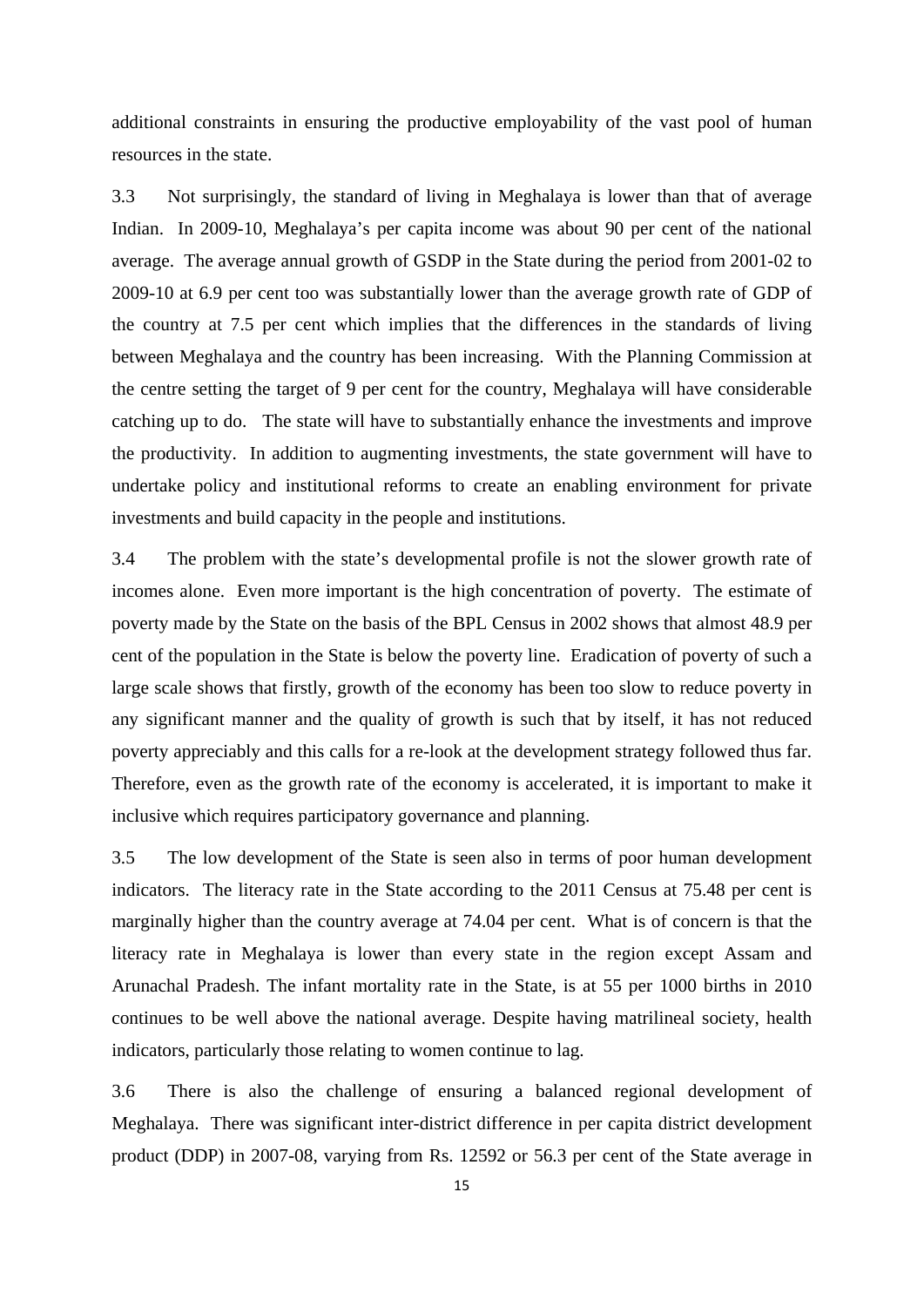West Khasi Hills to Rs. 31202 or 139 per cent of the State average in East Khasi Hills. In other words, per capita income level in the poorest district in the State, West Khasi Hills was only 40 per cent of that of the richest, East Khasi Hills. The lack of inclusiveness in the developmental process in the state is also seen when we analyse the poverty ratio in different districts in the state. The analysis based on the BPL Census conducted in different districts shows that the poverty ratio in 2002 varied from 39.5 per cent Jaintia Hills district to 55.9 per cent in East Garo Hills. This underlines the need to rework the strategy not only to accelerate growth but also to make it participatory and inclusive.

# **II. Vision 2030:**

3.7 In the Vision 2020 document for the North eastern Region, it was shown that if GDP at factor cost in constant (2006-07) prices in Indian economy grows at an average rate of 9 per cent per year, (and per capita GDP at 7.6 per cent), Meghalaya will have to grow at an annual rate of 11 per cent (9.72 per cent per capita) to catch up with the country's average per capita income in 2030. To accelerate average growth to double digits for the plan period will, by no means, be an easy task. Even when Meghalaya grows at 11 per cent, when the average growth rate of Indian economy is 9 per cent, the per capita income in Meghalaya will be lower than that of the country by about 5 per cent in 2030.

3.8 Acceleration in the growth of the economy to catch up with the standard of living in the country cannot be achieved overnight. The Vision document envisages that in order to achieve the convergence of per capita incomes of Meghalaya and India, the GSDP of the State should accelerate from 7.85 per cent during the  $11<sup>th</sup>$  Plan to 10.25 per cent during the  $15<sup>th</sup>$  Plan and during the  $12<sup>th</sup>$  Plan period, the envisaged average growth rate is 9.5 per cent. The growth performance of the state during the first four years of the  $11<sup>th</sup>$  Plan according to the estimate prepared by the Bureau of Economics and Statistics for the first four years of the 11<sup>th</sup> Plan is quite impressive at 10.4 per cent (Table 2). However, the CSO's estimate for the four years is substantially lower at 7.7 per cent (Table 1), though the growth rate for the three years excluding the first year of the Plan is much higher at 8.7 per cent. Considering this excellent performance and the fact that the State has moved into a higher growth trajectory, the government intends to set the growth target at 11 per cent during the  $12<sup>th</sup>$  Plan. Indeed it is important to plan for higher growth rate and strive to achieve the same.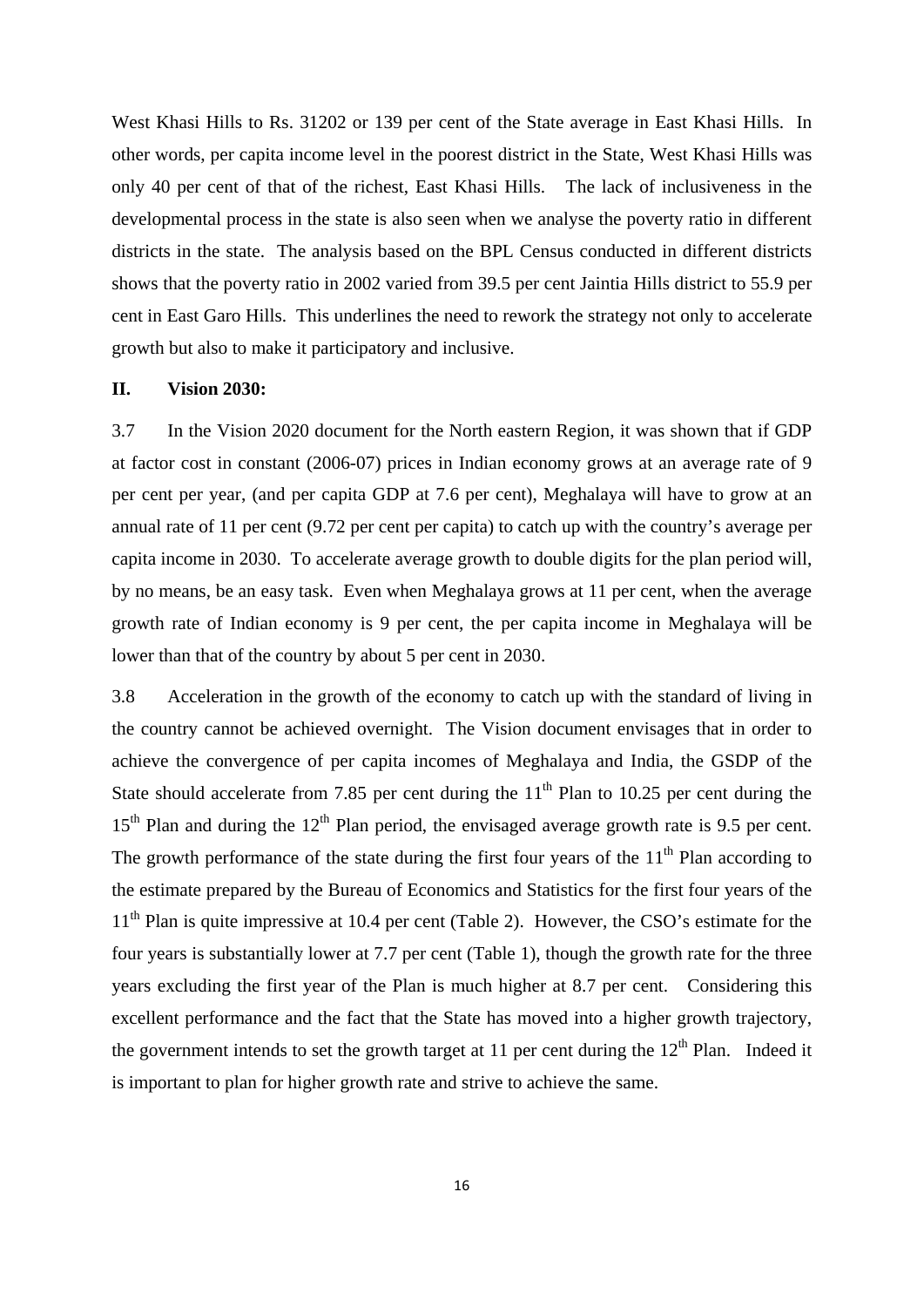### **III. Strategy and Priorities**

### **IIIa. Strategy**

3.9 The strategy for the state's Twelfth Plan is derived from the Meghalaya Vision 2030 document, which had laid out an overall framework to tackle the constraints impeding development in the state. The strategy is based on an integrated approach to development, end-to-end solutions for service delivery within and across sector, and knowledge management for effective and efficient utilization of public resources. If the state is to catch up with the pace of development in the rest of the country it is important that elements of the vision strategy form a basis for the next five years of planning.

#### **IIIb. Priorities**

3.10 Based on this strategy, the Twelfth Pan priorities will focus on three broad areas: harnessing the state's natural resources for sustainable livelihoods, expanding and strengthening the infrastructural base and building capacity among the people.

# **i) Harnessing Natural Resources for Development and Livelihoods**

# *Promoting the Primary Sector:*

3.11 In order to spread out economic development and address rural unemployment, it has become important to develop sustainable livelihood opportunities in the rural-based primary sector. Development will be based on the state's existing resource base, and in the primary sector, the priorities will be to lay the foundations for improved agricultural and horticultural productivity, setting up strong linkages with the markets, and providing multiple non-farm rural livelihoods. The state has set up missions on aquaculture, apiculture, livestock, tourism (focus on eco-tourism), horticulture and forestry to promote these areas, and a central university for agricultural research will be established in Meghalaya during the Twelfth Plan.

3.12 Improving agricultural productivity is at the heart of enhancing income-earning opportunities for the large proportion of population that relies on farming for its livelihood. Agricultural extension services would play an important role to promote scientific methods of cultivation, promoting the cultivation of commercial crops in which the state has gained considerable experience – but it is important to expand the scale. This will need to be supplemented by providing easy access to facilities to test soil composition and quality to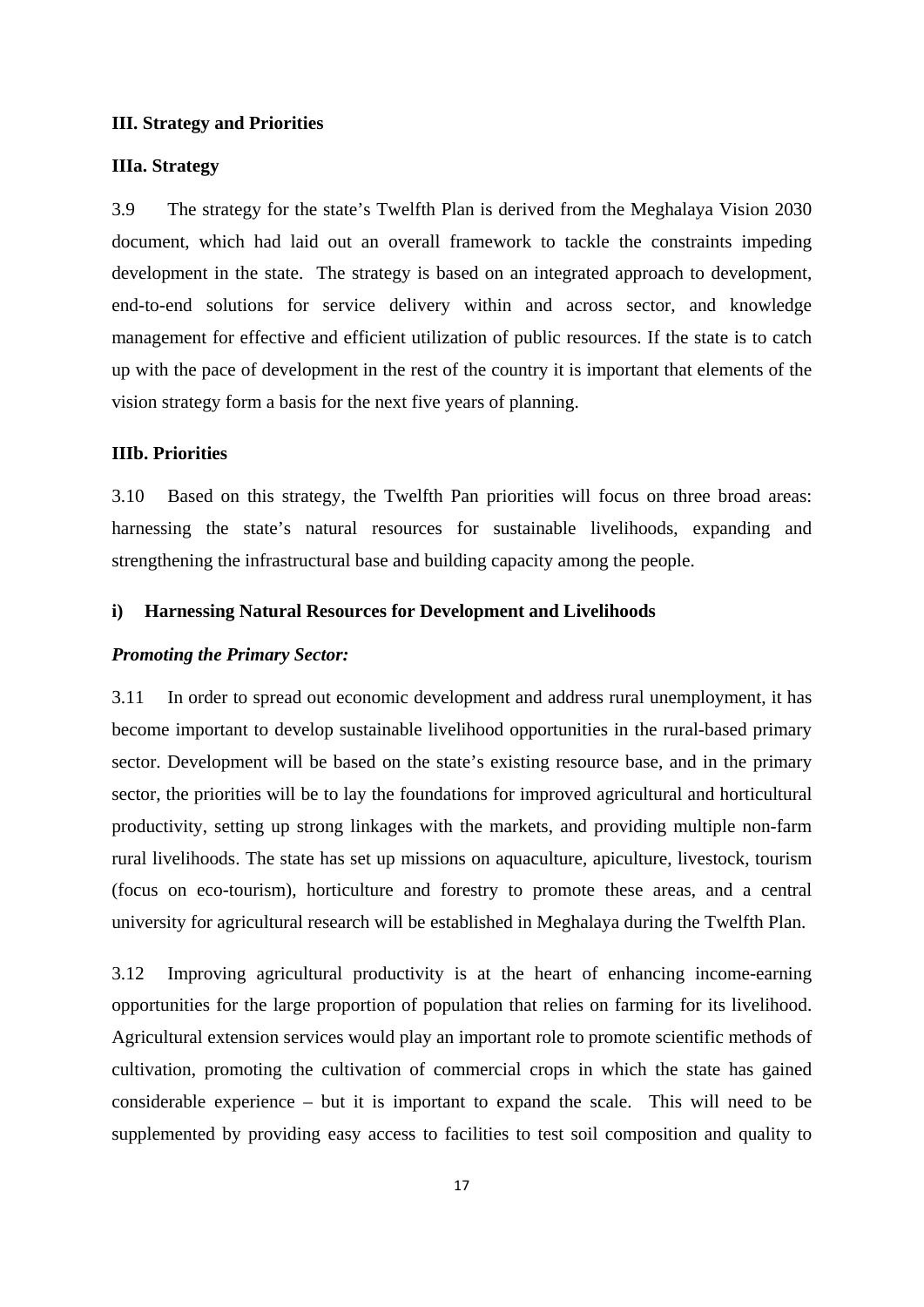ensure balanced use of fertilizers, and availability of hybrid seeds and fertilizers. The state government is already focusing on the promotion of livelihoods in the primary sector through a well articulated programme that would seek to rationally combine actions of several government departments to converge towards a common goal of efficiently utilising the water resources of the state and address several concerns, mainly in the primary sector, in a holistic manner (see box).

# *The Integrated Basin Development*

# *and Livelihood Promotion* (IBDLP) *Programme*

The state has recently set up the Meghalaya Basin Development Council under the Chief Minister and the Meghalaya Basin Development Authority, which are spearheading the State's flagship Integrated Basin Development and Livelihood Promotion Programme launched in April 2012. It aims to provide livelihood security for the people based on the basin resources of the state, through a holistic approach based on the convergence of key implementing departments. Its focus is market-oriented production and development of entrepreneurship in a sustainable manner.

At the centre of this programme is water, which is increasingly becoming a scarce commodity. The state's bountiful water resources have not been efficiently harnessed, and those that have are under stress and have resulted in the drying of springs and water sources and reduced depth of stream flows, etc. The objective of the IBDLP would be to improve the capture of surface water, formulate a water policy and improve river governance. The creation of small multipurpose reservoirs which can be used for fisheries, irrigation, minihydel, aqua-tourism and drinking water supply, will help generate livelihoods for the people.

The programme will also address problems arising from *jhum* and *bun* cultivation and strengthen the traditional governance framework. Notably, local people's participation in the development process will increase as the programme will improve their capacity to understand the developmental challenges and identify the strategies most appropriate for them. This will have a positive impact on the quality of public services to the poor and the marginalised. Convergence across sectors and a focus on developmental activities that have a significant impact on large populations and areas will avoid the thin spread of resources and wasteful expenditure.

3.13 The strategy for increasing primary sector output and productivity infrastructure would prioritize horticulture and floriculture which will emerge as the core of Meghalaya's thrust in primary production during the  $12<sup>th</sup>$  Plan. This will be complemented by a shift towards settled agriculture in the narrow plain areas of the state and consequently reduction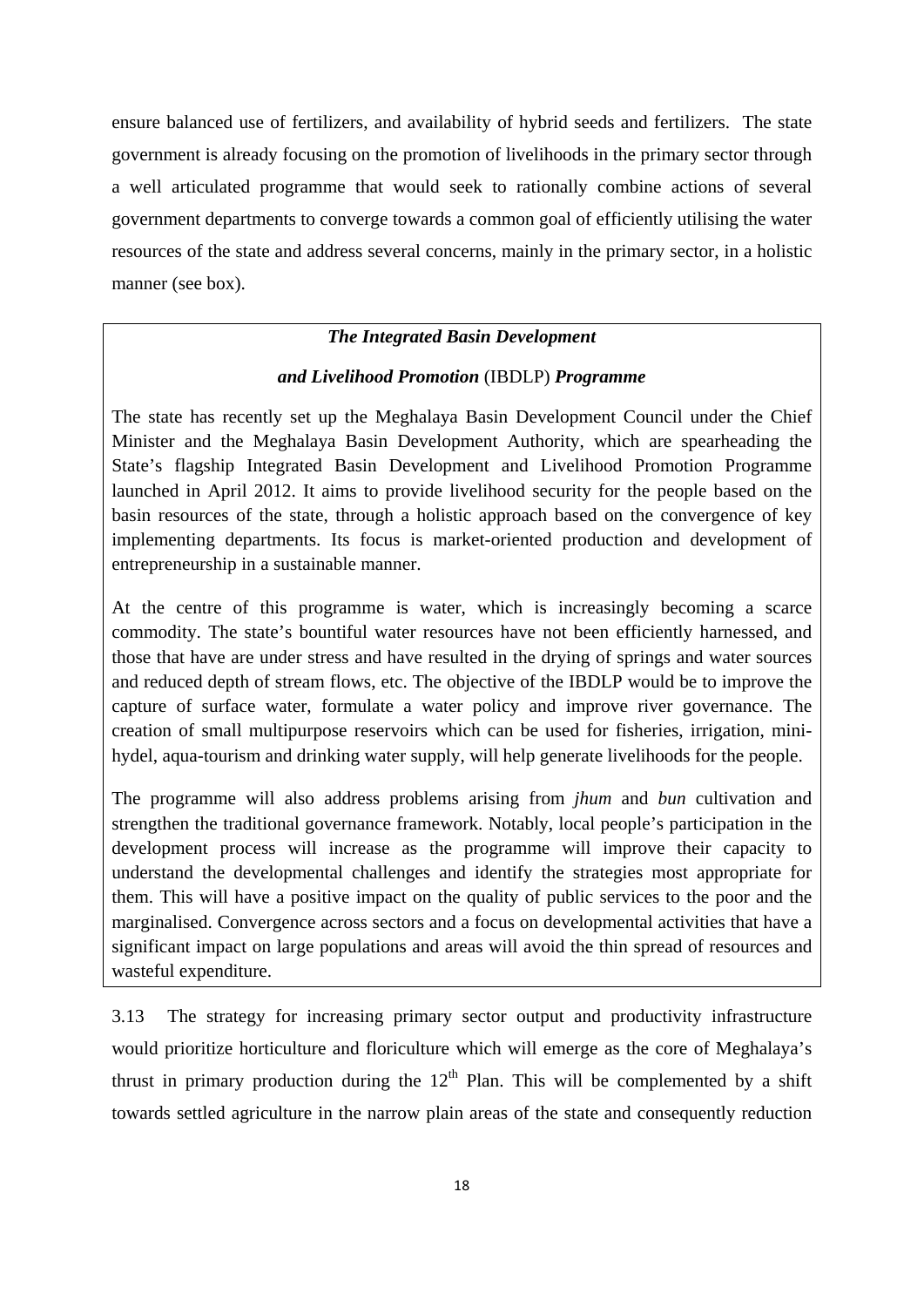in shifting cultivation; encouragement of organic farming and plantation crops including cashew, rubber, areca nut, ginger and turmeric.

3.14 To implement this strategy, one key area of focus would have to be management of water resources. Reduction in rainfed agriculture which is prone to the adverse impact of weather especially in the context of global warming necessitates efficient management of groundwater and encouraging water harvesting. Meghalaya has already invested in small and multipurpose reservoirs (SMRs) which act as common property resource, ensuring both availability and conservation of water resources. The state will invest more intensively in expanding the scope of the SMRs to cover more areas, and leverage additional resources from the central government through the Accelerated Irrigation Benefit Program (AIBP). It is expected that a harmonized strategy taking into account the geographical and geological challenges faced by the state would encourage farmers to invest in new technologies and modes of production.

# *Agricultural Infrastructure Development:*

3.15 Agricultural and rural development requires, in addition to rural roads and improved connectivity, the creation of a range of other related infrastructure. Opening up the rural areas to the market through a network of rural roads, setting up a chain of warehouses and cold storage facilities to minimise wastage of perishable farm products and promoting marketing facilities to ensure that the farmers get remunerative prices are critical to agricultural transformation.

3.16 The development of markets for non-farm goods produced by rural people will help supplement their incomes and enhance the popularity of local products in the outside world. The state will develop 108 traditional agricultural product markets, providing end-to-end infrastructure such as easy access, market facilities with high hygiene standards, financial inclusion through microfinance schemes for the sellers, especially women. The setting up of agro-processing facilities will also bring about rural transformation, especially with the development of regional markets along value chains.

3.17 There has been a major push towards increasing the area under irrigation. The state's flagship programme, Integrated Basin Development and Livelihood Promotion (IBDLP), represents a major investment in this sector; state funds are being supplemented by central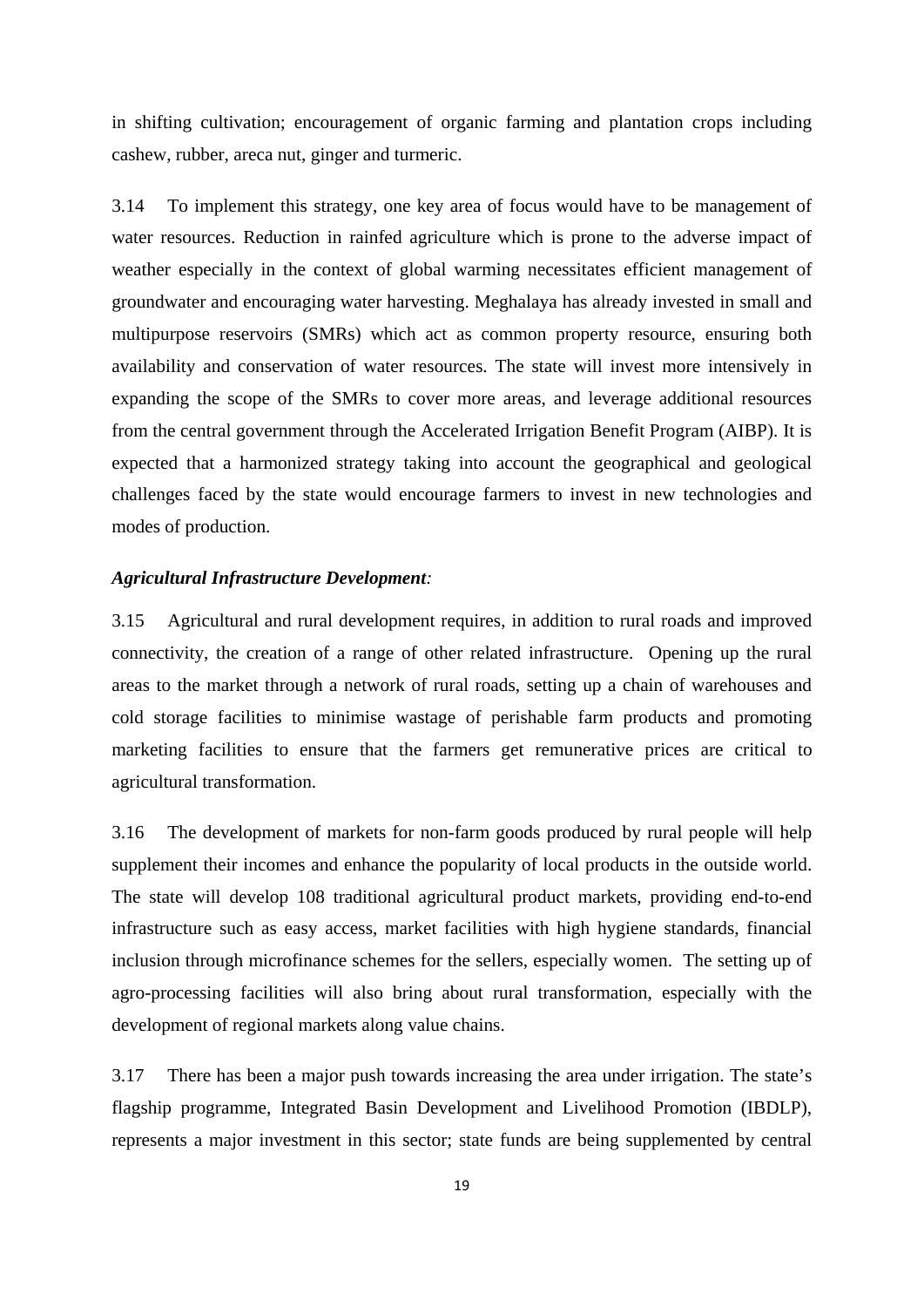funds from the Accelerated Irrigation Benefit Programme (AIBP), schemes for RRR of water bodies of the Ministry of Water Resources, and schemes of NABARD.

# **ii) Infrastructure for Connectivity and Progress**

3.18 Infrastructure development to promote markets and attract investment is a critical component of the development strategy. Given the poor state of infrastructure in the state, it is important that both centre and state governments significantly augment investment in this area. However, given the volume of investment required, it would be unrealistic to expect the central and state government to shoulder the entire burden, and the way forward is to have public-private partnerships. That would require developing the framework and a system of regulations. Given the unique features and inherent disadvantages of Meghalaya, the PPP framework will have to be modified to ensure that investments in infrastructure with private participation do, in fact, take place to the required level.

#### *Transportation and Physical Connectivity*

3.19 Improving the state's connectivity both within the region and with the rest of the country is a key to its prosperity and growth. Development in the state has been hampered by the lack of physical connectivity. In the absence of rail services and with limited air services on offer, there is a high dependency on roads for linkages both within the state and with the neighbouring markets and towns. In the past, these roads have been in dire need of maintenance and repair, strengthening, widening, and in general bringing them up to the mark to meet the demands of the modern economy and society is absolutely vital.

3.20 Large-scale upgradation is necessary in improving connectivity within the state, between the state and the region, between the state and the rest of the country, and between the state and the neighbouring countries and beyond. Thus, significant increases in public investment are necessary in roads, rails, inland waterways as well as airways.

3.21 The creation of a good road network within the state, including rural roads, opens up the markets for both labour and the products, in addition to enabling people to access services such as education and healthcare. Several plans are afoot to improve the condition of the national highways and bridges including NH 40, NH 44, NH 40E, NH 62 and so on. By March 2014 construction of the Shillong bypass will be completed, which will significantly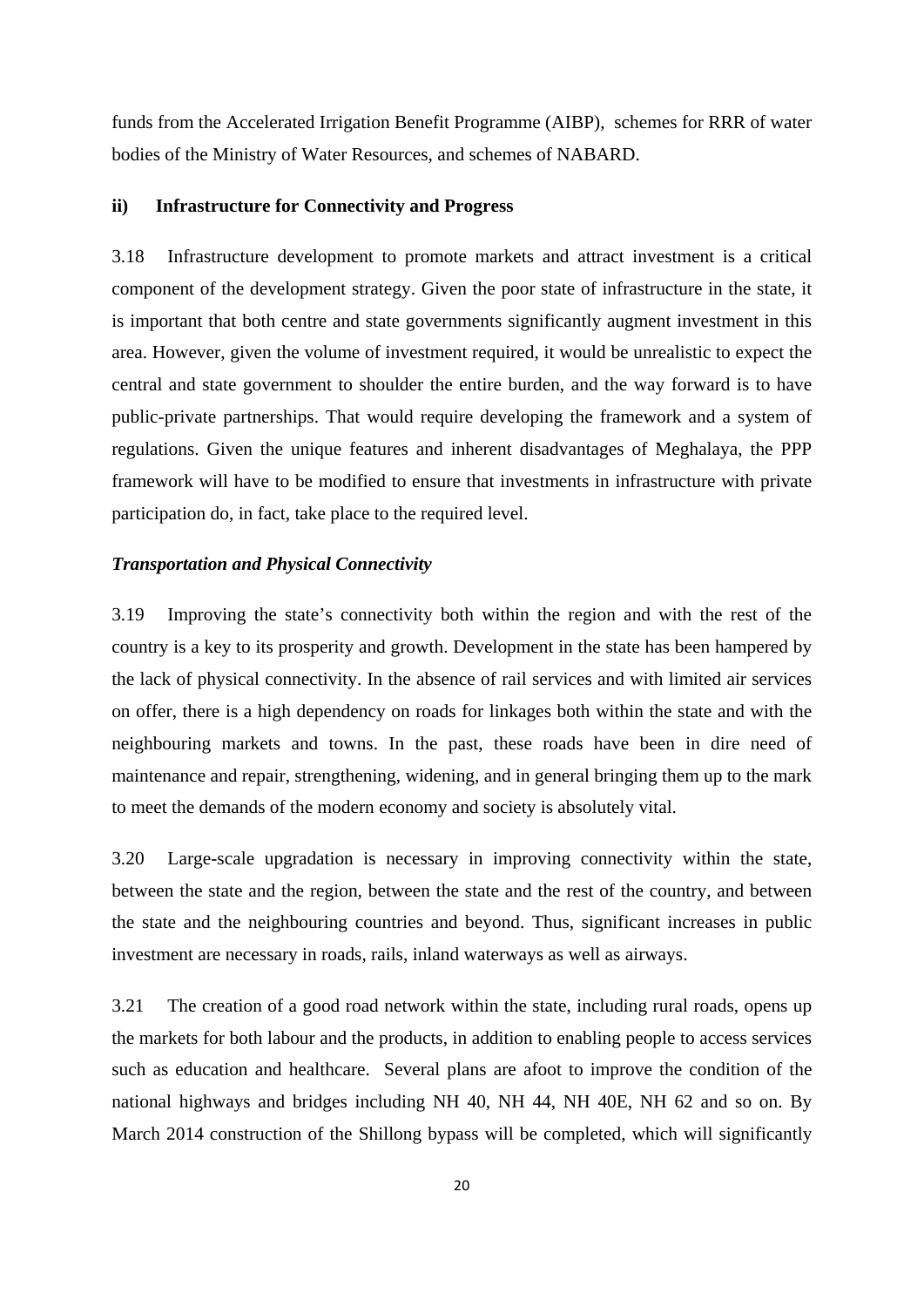decongest the city streets. Other projects have been sanctioned with funds from the SARDP-NE, Ministry of Tribal Affairs, Northeast Council, ADB-NESRIP and other schemes of the Ministry of Road Transport and Highways. The proposed bridge over the Brahmaputra river would significantly improve the connectivity to north Bengal and Assam. The state will also be making significant investment through SPA, the Non-Lapsable Pool of Central Resources, the state plan, and so on.

3.22 The airport at Shillong is currently being revamped and expanded to allow Airbus planes to land, an event that will provide significant impetus to the transport of people and goods, tourism, horticulture and several other key sectors in the economy.

3.23 As regards the railways, the Tetlia-Byrnihat link is expected to be operational by 2014-15; two other rail lines are scheduled to come up during the Twelfth Plan, the Dudhnoi-Mendipathar rail link which will be operational by March 2013 and the Sutnga-Lanka link by 2014-15. In addition, opening of the land and inland waterways routes to West Bengal through Bangladesh would substantially reduce transportation costs and expand trade with rest of India as well.

# *Telecommunications*

3.24 In today's interconnected world, good telecommunication networks have become an infrastructural necessity for strengthening connectivity, especially in a hill state where physical connectivity is often limited. It is also a necessity for the promotion of almost any kind of activity - business, tourism, agriculture, forestry, IT, schooling or health. The state has been lagging in its telecom infrastructure, as a result of which mobile and landline connectivity continue to be poor. Meghalaya suffers from lack of access of telecommunications infrastructure, especially mobile telephony, in nearly half of the length of the national highways and over seventy per cent of state highways. Significant investment is required in this area if the state is to catch up with the rest of the country within the next plan period. However, the role of the state has been rather limited in this area and it has to depend on the investments by the central PSUs for this.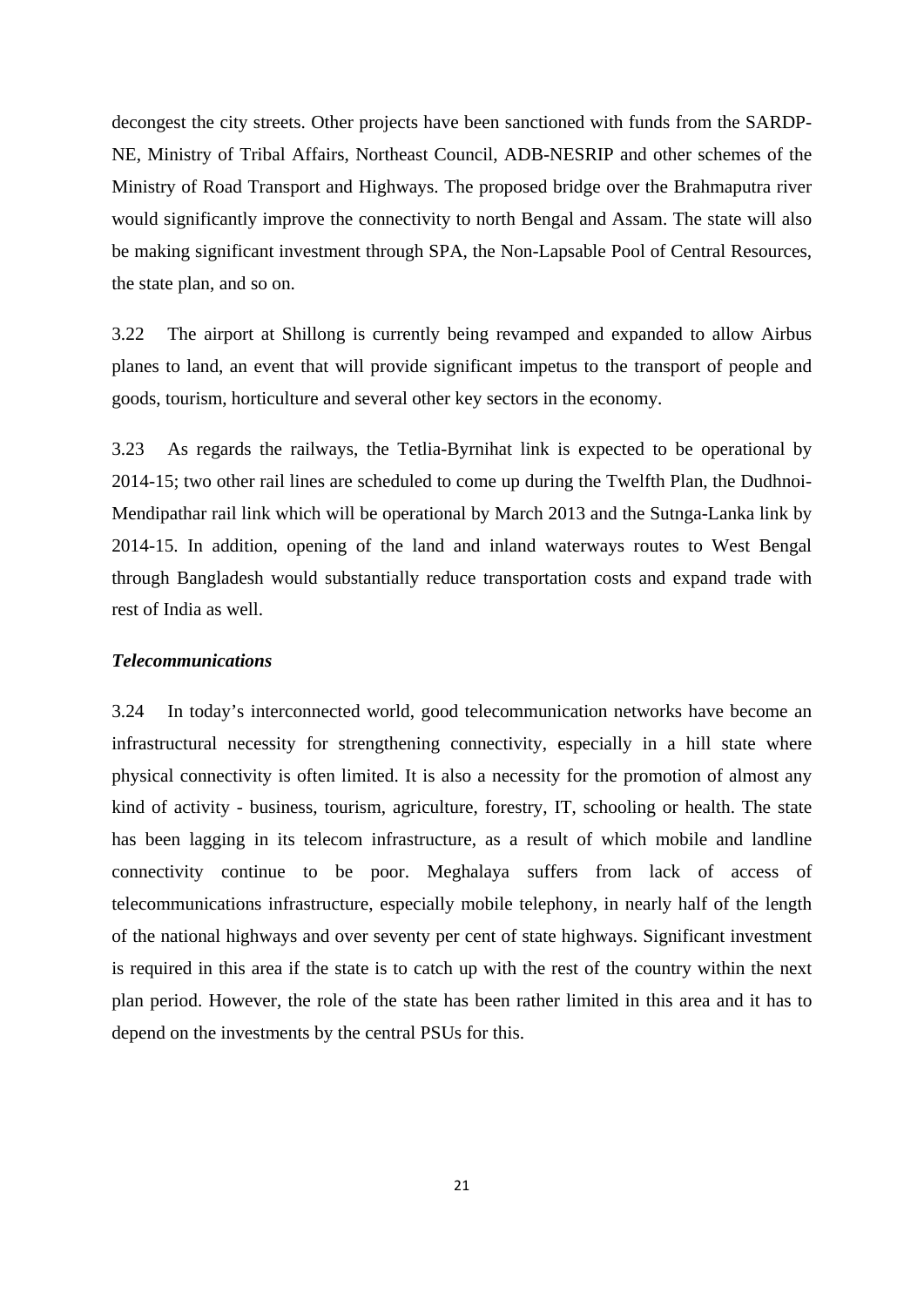#### *Power*

3.25 Another major resource that will be harnessed in the state for development is its power potential. The state has significant hydroelectricity generation potential, as well as supplies of coal and harnessing this potential could ensure adequate supply of power, both hydel and thermal. The proper harnessing of its potential would result in generating surplus power which could be sold to neighbouring regions, which are power deficit. This would form an important revenue source for the state also, which is characterised by a very narrow revenue base. Apart from being a pre-requisite for attracting investment to the state, increased availability of power has externalities across sectors, especially agriculture. It will help the state develop modern storage and warehousing facilities especially in the light of the state's strategy to focus on horticulture, floriculture and organic farming during the  $12<sup>th</sup>$  Plan. An efficient cold storage and supply chain infrastructure would also minimize the fluctuation in the prices of perishable commodities, reduce wastage and therefore provide farmers with a conducive economic environment to invest in agriculture.

3.26 At present the state itself is seriously deficient in power, as its generation capacity is only 185 MW against a peak demand of almost 800 MW. The Twelfth Plan will see a significant thrust to power generation in the state. Power availability is set to increase with the commissioning of the Myntdu-Leshka (126 MW), Kynshi and Umngot hydroelectric project. Additional capacity will become available from Palatana (the Tripura gas project), the Bongaigaon thermal power project, the Garo Hills thermal power project, other central generation projects in the North East, and the state's micro and mini hydropower projects being commissioned in PPP mode. In addition, the Rural Energy Mission will be delivering decentralised energy solutions. These developments are likely to make Meghalaya a power surplus state by 2014. Transmission systems in the state will also be strengthened through investments from the World Bank Project for the northeast.

# *Urban infrastructure*

3.27 Sustainable urban development requires the provision of amenities such as water supply, sanitation and waste disposal. The development of civic amenities and urban facilities has been given priority in the next Five-year Plan. In addition to improving and expanding the services in Shillong, it will focus on other emerging urban centres such as Tura in an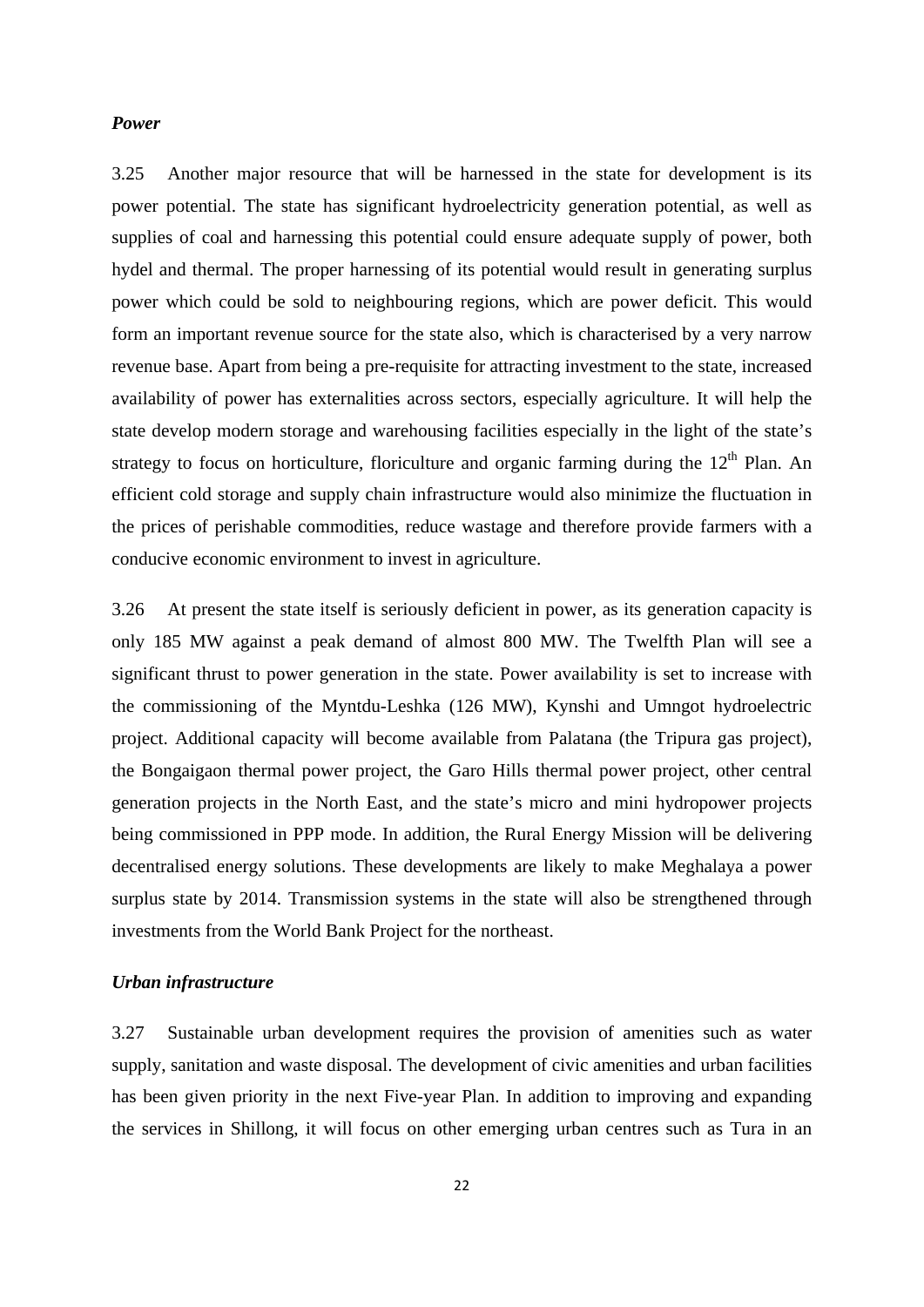effort to strategically plan sustainable development of urban areas. Shillong is the only city in Meghalays which qualifies for JNNURM and therefore the State has limited resources to invest in other urban centres which remain neglected. The norms for this scheme need to be modified so that other small and medium towns in the hilly areas, especially the emerging urban centres, can leverage central funds as well.

3.28 These services include the entire gamut of urban infrastructure from shopping areas, housing for urban dwellers, slum development, parking facilities, public transport, bus terminus, city roads and pavements; it will also include improvements and expansion in water supply, garbage disposal sites, landfill sites, and so on.

#### *Border Infrastructure*

3.29 Facilitating international trade would require opening up the trade routes with neighbouring countries and facilitating access to the ports in Bangladesh. Opening up for trade with Bangladesh should be a priority and will be beneficial to both the countries. The latter can open up opportunities to the Southeast Asian countries if the Asian Highway is constructed and made operational.

3.30 Opening up for inland trade with Bangladesh requires strengthening the border trade infrastructure. At present, most of the border check-posts allow trading in only a few commodities. It is important to enable these check-posts to trade in a wide range of commodities. In any case, given that the border between the two countries is porous, the commodities not allowed to be traded go through informal channels and therefore, facilitating the trade will reduce the transaction cost. The two Border Haats with Bangladesh made operational recently represent a positive beginning. Conducting inland trade with Bangladesh also requires substantial improvement in border infrastructure which involves, upgrading the roads, weigh bridges, loading and unloading facilities, parking and resting places, restaurants and refuelling stations.

3.31 The central government has already approved considerable investment in land customs stations in Meghalaya, such as at Dalu and Gasuapara in the Garo Hills, for trade involving Bhutan and Bangladesh. Borsora, Dawki and Gasuapara are the three important border check-posts between Meghalaya and Bangladesh which need to be upgraded to enable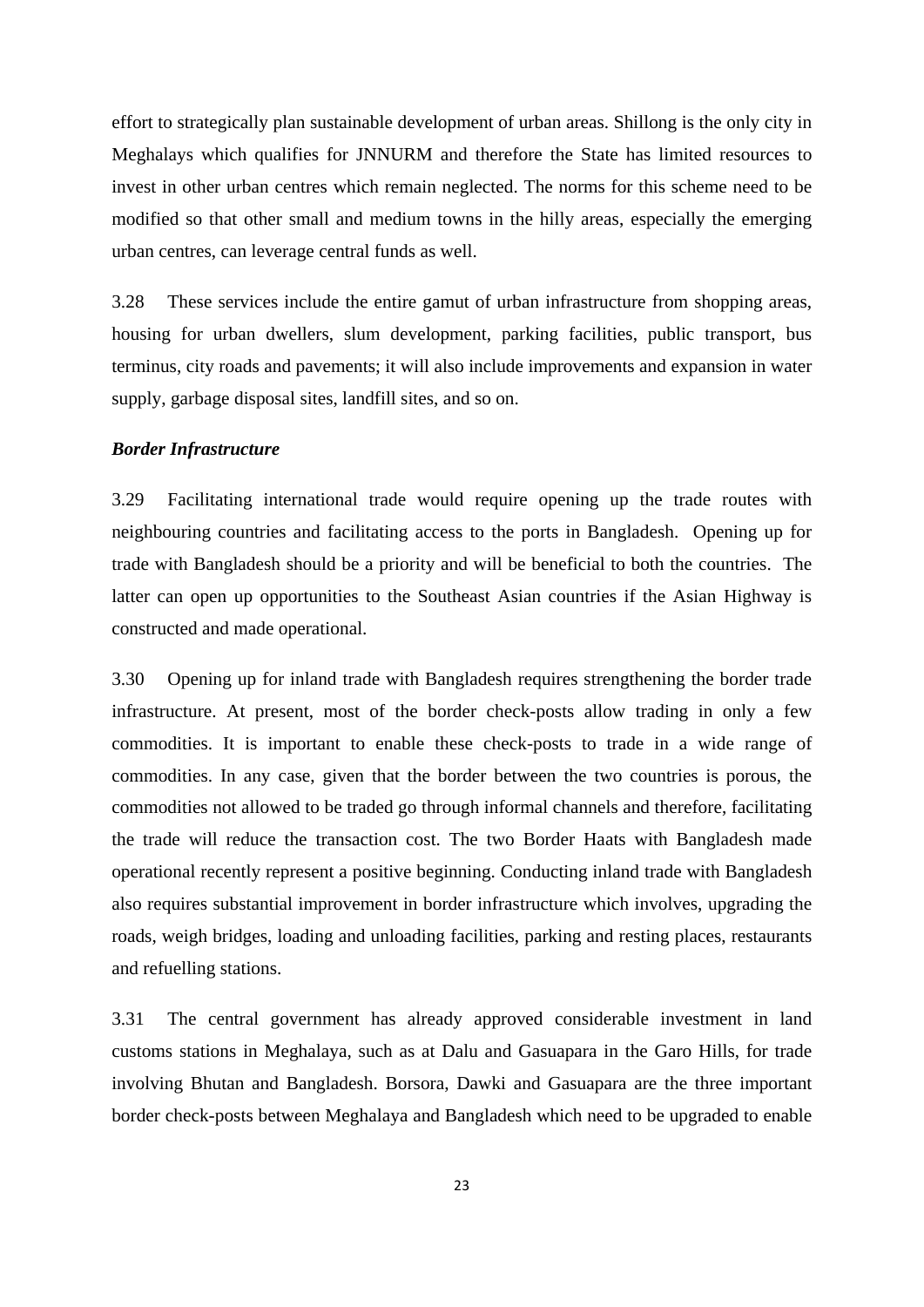the movement of wide range of goods across the two countries. The land customs station at Dawki is proposed to be up-graded to an integrated check-post.

# **iii) Human Development for Building Capacity**

3.32 Developing the capacity of people is important both for accelerating growth and ensuring employment security to the people. Gainful employment opportunities are created only when the people have access to quality education and healthcare.

## *Education and Skill Development*

3.33 Education and skill development will be a cornerstone of development in the Twelfth Plan, as these enhance people's productivity and employability. Endowing the poor and vulnerable sections which do not own land or do not have access to capital with human capital will empower them to gainfully participate in market activity. Improved skilling in line with the needs of today's economy is important for various other reasons too, especially in Meghalaya which has limited avenues for employment, and the excessive dependence on the government for employment has helped neither the people at large nor the government. Further, a more rapid pace of industrialisation will call for a large skilled manpower base; providing the youth access to education and skill development will equip them to acquire productive employment in the new economy. Focus must be given to providing them strong training in information technology (IT) and IT enabled services, various aspects of hotel management and other skills that can provide them employment within the region or the country.

3.34 To this end, during the Twelfth Plan, the state has established the Meghalaya State Employment Promotion Council (MSEPC) for comprehensive skill development and has also proposed setting up a state technical university through PPP to meet the professional, technical and vocational needs of the people. Additionally, two new polytechnics will be set up in districts which do not have them, and an autonomous Indian Institute of Information Technology – all in PPP mode. A degree Regional Engineering College to promote the study of engineering within the state has been approved. Several other innovative initiatives are envisaged for the  $12<sup>th</sup>$  Plan. These include: Enterprise Incubation Centres which will be linked to credit facilities for entrepreneurs strengthening financial inclusion; State Skills Mission which will provide training in retail, hospitality and other service sectors; and overall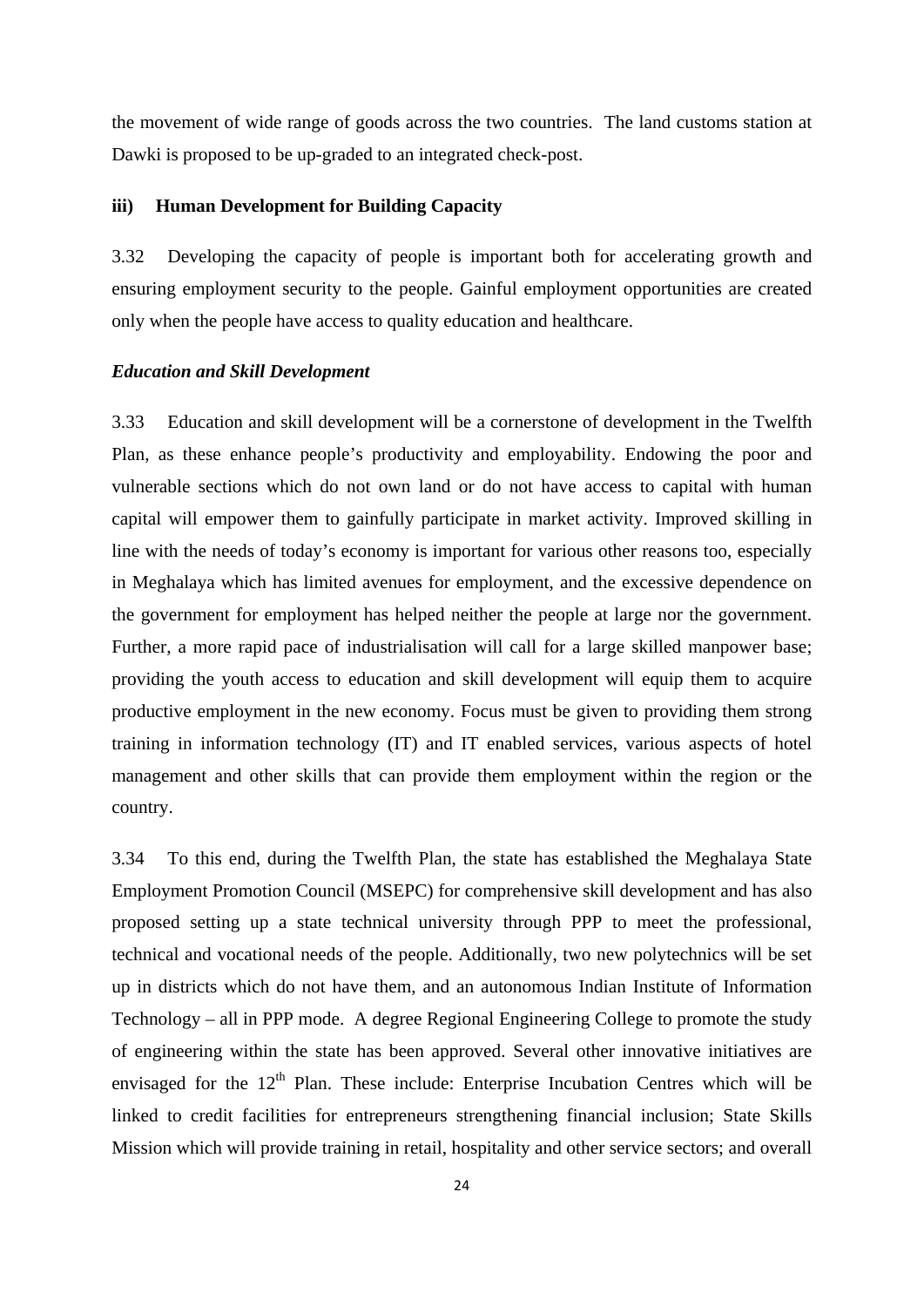management of knowledge resources, especially trained manpower, for the integrated development strategy that the state proposes to follow during the  $12<sup>th</sup>$  Plan.

# *Health*

3.35 Good health is central to development and investment in health brings major gains in terms of well-being, development and economic productivity. The health policy initiatives of the government have aimed to provide equity in health care throughout the state and considerable progress has been made during the past Plan. However, several challenges remain, such as the prevalence of endemic diseases like malaria, cholera and dysentery, in addition to common diseases such as tuberculosis, leprosy, etc. Other challenges include the lack of medical specialists, reaching people in the remote areas and staffing the health facilities there with trained medical personnel, and providing health services and medicines to the large BPL population in the state.

3.36 District-level proposals during the Twelfth Plan include the setting up of a 100-bed facility at Mawkyrwat, upgrading the CHC at Ampati to a 100-bed hospital, setting up several new community health centres, primary health centres, and sub-centres, a district eye operation theatre with 10-bed ward at Nongpoh, and others. At the same time, the Ganesh Das hospital and Shillong Civil hospital are being strengthened to properly cater to the health needs of the people. The Medical College cum Hospital is being developed in Shillong through a PPP which is the first of its kind in India.

# **IV. Financing the 12<sup>th</sup> Plan**

3.37 The volume of investment required for Meghalaya to catch up with the rest of the country cannot come from the central and state governments alone, and will need to be augmented by the private sector. However, for the private sector to make large investments in the State, it is necessary to create an enabling environment. Among other factors, the quality of infrastructure in the State is an important determinant of investment by the private sector.

3.38 The state plans to leverage various sources of funding available over the next five years.

 Central funding for telecoms, aviation, land customs stations and for other centrally sponsored schemes in irrigation, urban development, education, health, etc.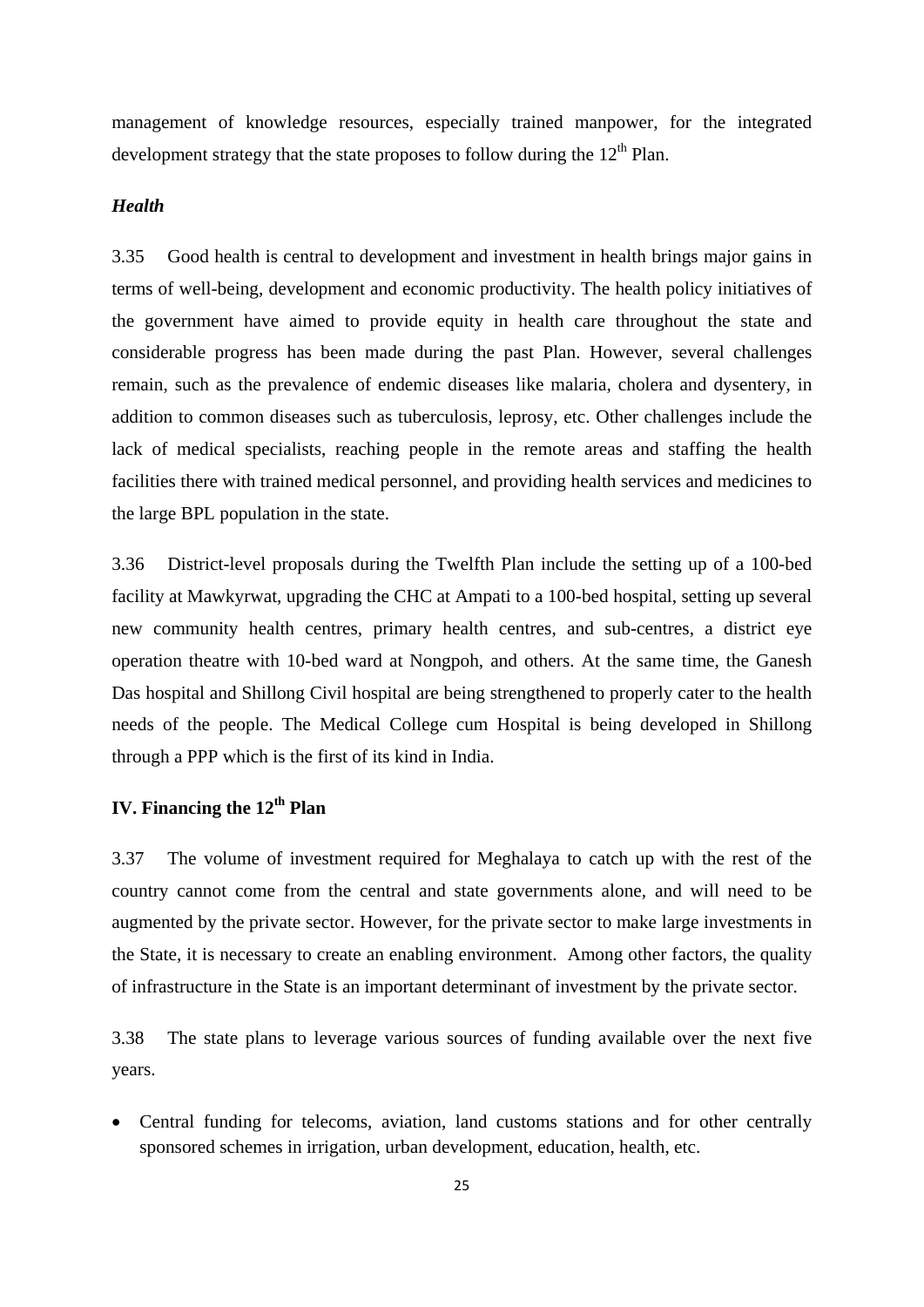- Plan financing from NEC and NLPCR
- Northeast-focused Externally Aided Projects, especially ADB and the World Bank
- Large scale private investment in infrastructure, energy, tourism, agriculture as well as health and education

3.39 The Planning Commission, in its initial estimate of a state-wise, sector-wise growth target, has set an average annual growth target of 8.76 per cent for Meghalaya as against the target of 9.1 per cent for the country. Given that the per capita income in Meghalaya is lower than the all-state average by about 10 per cent and the necessity of providing economic opportunities for the growing youth population, it is important to target the growth rate at a rate higher than the country's growth target during the  $12<sup>th</sup>$  Plan. Therefore, from the viewpoint of Meghalaya, the growth target will have to be higher than 8.76 per cent suggested by the Planning Commission. Planning for a growth rate lower than the actual rate would not satisfy the aspirations of the people, nor would it enable the state to catch up with the standard of living in the rest of the country. The growth experience of the  $11<sup>th</sup>$  Plan actually shows that the state should be in the forefront and, therefore, it is proposed to set the growth target at 11 per cent during the  $12<sup>th</sup>$  Plan which is also higher than the 9.5 per cent growth rate indicated in the Vision 2030 document. That is the only way to hasten the process of enhancing the standard of living of the people of the state.

| Table 1 : Growth Performance in Meghalaya (2005-06 to 2010-11) (% growth rate) |         |         |         |         |         |             |             |  |  |
|--------------------------------------------------------------------------------|---------|---------|---------|---------|---------|-------------|-------------|--|--|
|                                                                                | 2005-06 | 2006-07 | 2007-08 | 2008-09 | 2009-10 | $2010 - 11$ | $2007 - 11$ |  |  |
| Agriculture and Allied                                                         | 4.9     | 1.3     | $-0.9$  | 4.1     | 4.4     | 4.4         | 3.0         |  |  |
| Mining                                                                         | 0.7     | 5.5     | 13.2    | $-14.0$ | 6.6     | 6.7         | 3.1         |  |  |
| Manufacturing                                                                  | 74.9    | 56.9    | 11.7    | $-4.7$  | 11.9    | 11.9        | 7.7         |  |  |
| <b>Services</b>                                                                | 7.2     | 6.9     | 4.8     | 14.5    | 10.0    | 10.1        | 9.8         |  |  |
| Total                                                                          | 7.9     | 7.7     | 4.7     | 8.4     | 8.8     | 8.9         | 7.7         |  |  |

Source: C. S. O. ; Ministry of Statistics and Programme Implementation, GOI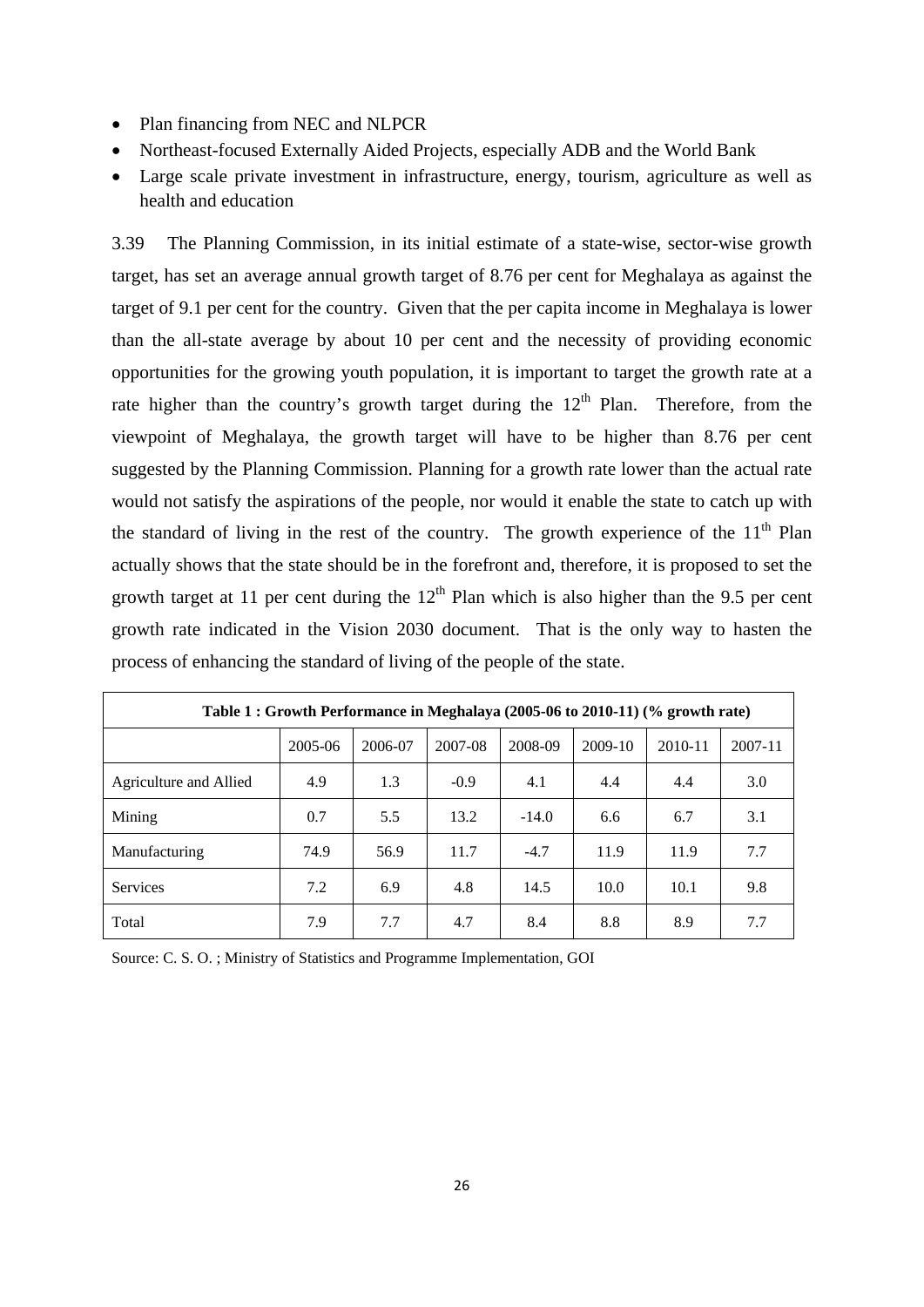| <b>TABLE 2: Performance of the Different Sectors of the Economy</b><br>during the 11 <sup>th</sup> Plan (Meghalaya) (% growth rates) |                           |                                                                     |                       |          |              |                 |                 |                                            |  |
|--------------------------------------------------------------------------------------------------------------------------------------|---------------------------|---------------------------------------------------------------------|-----------------------|----------|--------------|-----------------|-----------------|--------------------------------------------|--|
|                                                                                                                                      |                           | Agriculture & Allied Activities                                     |                       |          |              |                 |                 |                                            |  |
| <b>Period</b>                                                                                                                        | No.<br>of<br><b>Years</b> | Agriculture<br>(including<br>Livestock,<br>Sericulture and<br>Honey | Forestry &<br>logging | Fishing  | <b>Total</b> | <b>Industry</b> | <b>Services</b> | <b>State</b><br><b>Domestic</b><br>Product |  |
| 2006-07                                                                                                                              |                           | 1.83                                                                | 0.97                  | $-12.12$ | 1.33         | 12.90           | 7.91            | 7.74                                       |  |
| 2007-08                                                                                                                              |                           | $-0.64$                                                             | $-0.13$               | $-22.68$ | $-0.92$      | 9.26            | 4.21            | 4.52                                       |  |
| 2008-09 (P)                                                                                                                          |                           | 5.58                                                                | $-0.19$               | 5.09     | 4.15         | 17.69           | 13.72           | 12.94                                      |  |
| $2009-10(Q)$                                                                                                                         |                           | 5.60                                                                | 0.70                  | 5.09     | 4.43         | 11.25           | 9.40            | 9.03                                       |  |
| 2010-11(Adv)                                                                                                                         |                           | 5.69                                                                | 0.59                  | 5.08     | 4.51         | 11.90           | 9.58            | 9.39                                       |  |
| 2006-07<br>to<br>2010-11                                                                                                             | 5                         | 4.02                                                                | 0.24                  | $-0.26$  | 3.02         | 12.48           | 9.17            | 8.93                                       |  |
| 2007-08<br>to<br>2010-11                                                                                                             | $\overline{\mathbf{4}}$   | 5.62                                                                | 0.36                  | 5.09     | 4.36         | 13.58           | 10.88           | 10.44                                      |  |

Source: Bureau of Economics and Statistics, Government of Meghalaya.

3.40 The next stage in the preparation of the plan is to work out sector-wise growth targets consistent with an overall growth of 11 per cent during the  $12<sup>th</sup>$  Plan period. This should be in tune with past experience and prospects in the medium term. According to the Planning Commission's indicative target, the targets for the primary, secondary and tertiary sectors consistent with 8.76 per cent growth, respectively, are 3.12 per cent, 10.22 per cent and 10.0 per cent as against the actual growth during the  $11<sup>th</sup>$  Plan period estimated by the Bureau of Economics and Statistics of 4.45 per cent, 13.6 per cent and 10.9 per cent (Table 2). To be consistent with an 11 per cent growth rate and taking into account the actual growth rates in different sectors of the economy, we have tentatively worked out the targets for primary, secondary and tertiary sectors at 5.5 per cent, 12.4 per cent and 12.5 per cent, respectively.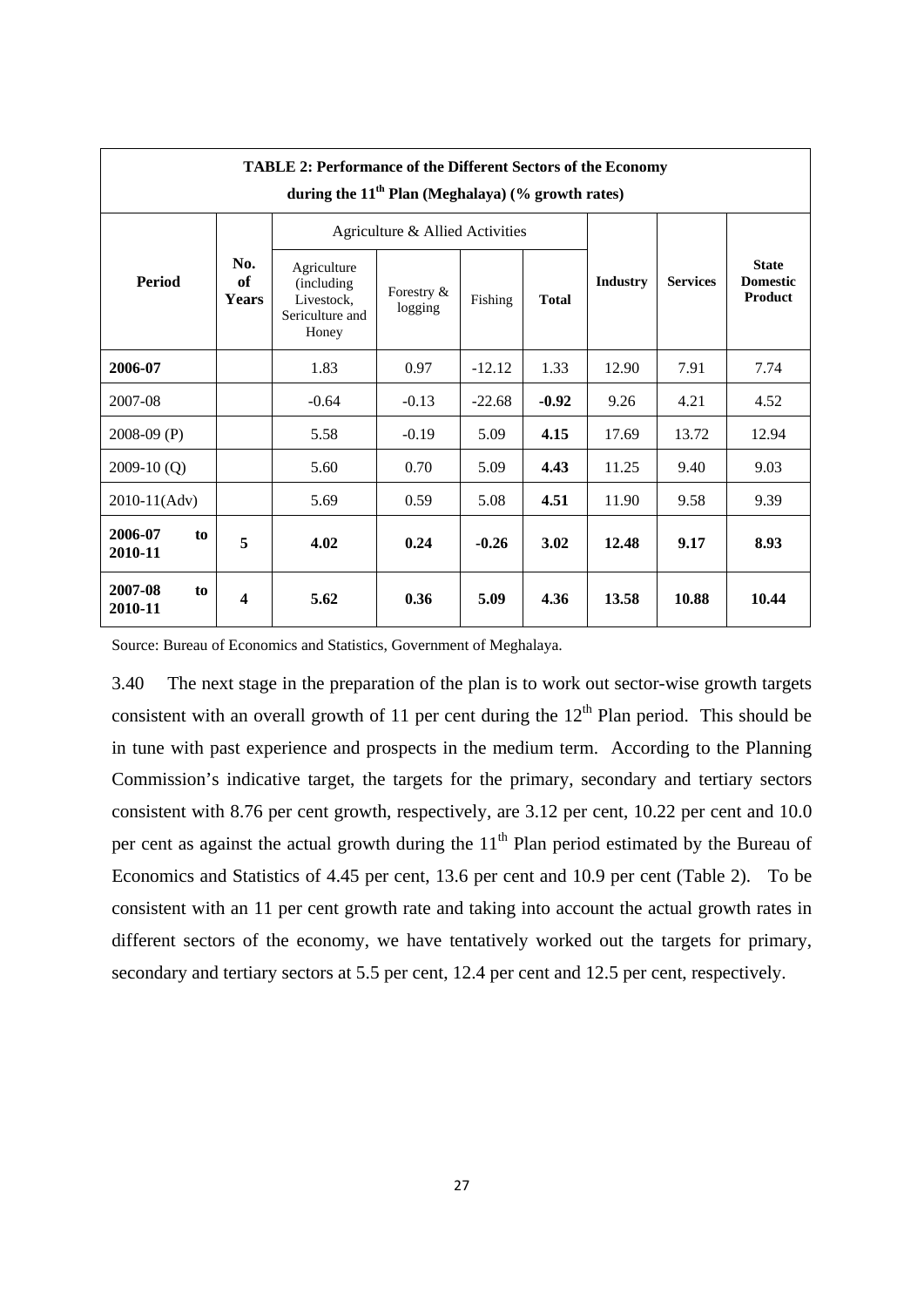| <b>Table 3: Growth Target and Estimated Investment Requirements</b> |                                                               |        |        |        |  |  |  |  |  |  |
|---------------------------------------------------------------------|---------------------------------------------------------------|--------|--------|--------|--|--|--|--|--|--|
| $(at 2011-12)$ prices in Rs. crore)                                 |                                                               |        |        |        |  |  |  |  |  |  |
|                                                                     | <b>GSDP</b><br>Per capita<br>Investment<br>Growth rate $(\%)$ |        |        |        |  |  |  |  |  |  |
| 2011-12                                                             |                                                               | 16,265 | 61,610 |        |  |  |  |  |  |  |
| 2012-13                                                             | 9.5                                                           | 17,810 | 66,705 | 6,181  |  |  |  |  |  |  |
| 2013-14                                                             | 10                                                            | 19,591 | 72,533 | 7,124  |  |  |  |  |  |  |
| 1014-15                                                             | 10.8                                                          | 21,707 | 79,455 | 8,463  |  |  |  |  |  |  |
| 1015-16                                                             | 11.5                                                          | 24,203 | 87,598 | 9,985  |  |  |  |  |  |  |
| 2016-17                                                             | 11.5                                                          | 26,987 | 96,588 | 11,134 |  |  |  |  |  |  |
| 2012-17                                                             | 10.99                                                         |        |        | 42,887 |  |  |  |  |  |  |

3.41 The investment requirements for achieving an average growth rate of 11 per cent during the  $12<sup>th</sup>$  Plan period are large. Assuming an incremental capital-output ratio (ICOR) of 4 per cent at 2011-12 prices, the volume of investment required for achieving 11 per cent growth during the  $12<sup>th</sup>$  Plan period works out to Rs. 42,887 crore. This has been estimated by extrapolating the GSDP of the state for 2011-12 from the 2010-11 estimate (based on the actual growth rate from 2004-05 to 2009-10), to firm up the base year GSDP in 2011-12 prices. On this, the annual growth target was applied for each of the years in the 12th Plan as indicated in Table 3. These targets are based on a gradually accelerating pattern, with growth rates during successive years increasing on the strength of investments made in the previous year. Applying the incremental capital-output ratio of 4, the investment requirements for the  $12<sup>th</sup>$  Plan period were estimated. Thus, the total investment requirement for achieving an 11 per cent growth rate during the  $12<sup>th</sup>$  Plan period works out to Rs. 42,887 crore. The annual pattern again follows an increasing trend over the five years of the Plan.

3.42 The analysis of the public investment pattern during the  $11<sup>th</sup>$  Plan provides useful lessons for formulating the investment plan for the  $12<sup>th</sup>$  Plan. The total approved outlay for the  $11<sup>th</sup>$  plan period of 5 years was Rs. 9,185 crore at 2007-08 prices. This underwent significant upward revision in current prices during the determination of the approved annual outlays, possibly to compensate for inflation, at least in part.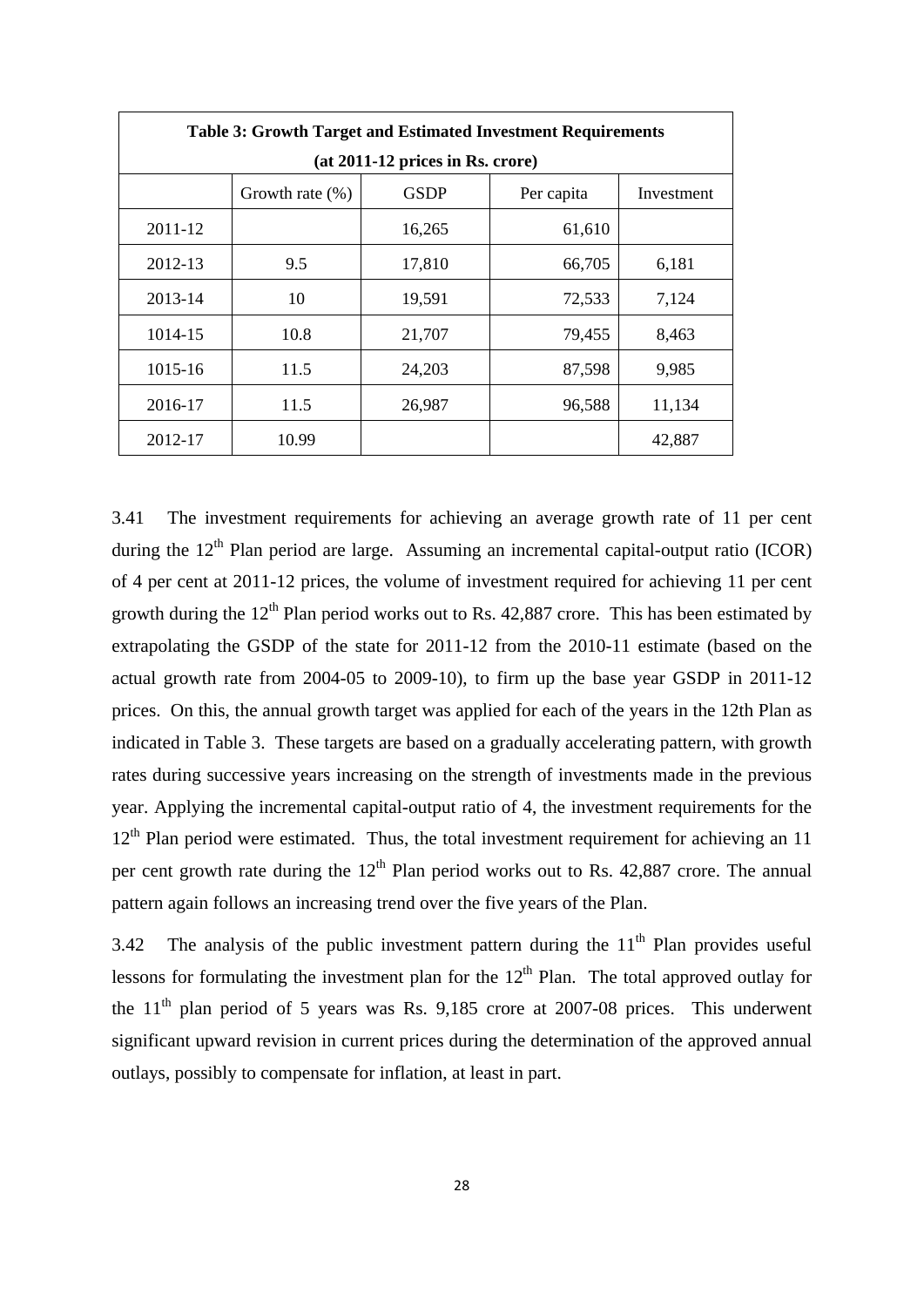| <b>Annual Plan</b> | Approved<br>Outlay | <b>Revised</b><br>Outlay | <b>Expenditure</b> | Exp as % of<br><b>Revised</b><br>Outlay |
|--------------------|--------------------|--------------------------|--------------------|-----------------------------------------|
| 2007-08            | 1120.00            | 1016.82                  | 990.83             | 97.4                                    |
| 2008-09            | 1500.00            | 1425.00                  | 1386.95            | 97.3                                    |
| 2009-10            | 2100.00            | 1655.26                  | 1417.86            | 85.7                                    |
| 2010-11            | 2230.00            | 2230.00                  | 2127.70            | 95.4                                    |
| 2011-12            | 2727.00            | 2727.00                  | 2570.00            | 94.2                                    |
| Total              | 9677.00            | 9054.08                  | 8493.34            | 93.8                                    |

**Table 4: Annual Plan Outlay and Expenditure** 

3.43 But revised outlays were significantly lower than the approved outlays, so that the total of revised outlays for the entire plan period in current prices worked out to be lower than the original estimate for the entire plan period (Table 4). As a result, although the actual plan expenditure during the five years in nominal terms is almost 94 per cent of the revised outlay, actual expenditures at the base year (2007-08) prices were in the aggregate only a little more than 50 percent after four years of the five-year period (implying significant shortfall against the originally estimated outlay in real terms). This only goes to say that the shortfall was limited more by the allocations (revised) rather than the capacity of the State to implement a larger Plan, and thus argues for a significant increase in the Plan size for the State as also required by the developmental requirements outlined above.

3.44 The sectoral pattern of actual Plan expenditures for the first four years of the Eleventh Plan against originally approved amounts are provided in Table 5. The data show that the largest shortfalls were in the sectors with the largest shares in Plan outlay, and to a large extent in sectors where the State actually needs to invest resources urgently. These shortfalls need to be made up as quickly as possible, which provides additional justifications for a substantially increased Plan size for the  $12<sup>th</sup>$  Plan.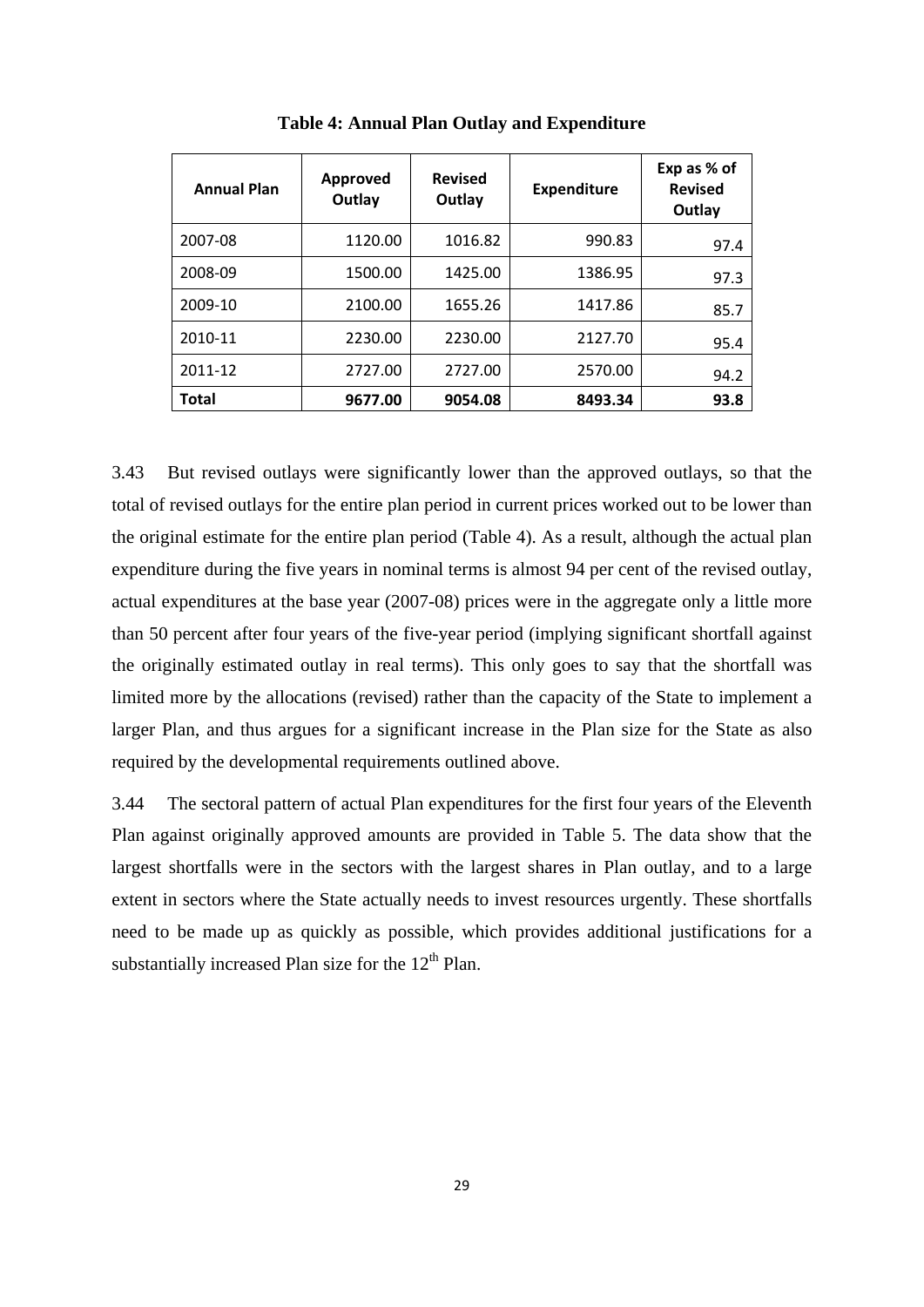| <b>Particulars</b>                          | Projected<br><b>Plan Outlay</b><br>2007-2012 | 2007-08<br>(Actuals) | 2008-09<br>(Actuals) | 2009-10<br>(Actuals) | 2010-11<br>(Actuals) | Total<br>2007-08 to<br>2010-11 | Share (%)<br>in<br>Projected<br>11th Plan<br>Outlay | % Exp out<br>of<br>Projected<br>Plan<br>Outlay |
|---------------------------------------------|----------------------------------------------|----------------------|----------------------|----------------------|----------------------|--------------------------------|-----------------------------------------------------|------------------------------------------------|
| 1. Agriculture and                          |                                              |                      |                      |                      |                      |                                |                                                     |                                                |
| <b>Allied Services</b>                      | 735.22                                       | 98.24                | 130.99               | 179.31               | 297.98               | 706.51                         | 8.00                                                | 96.09                                          |
| 2. Rural<br>Development                     | 802.30                                       | 117.44               | 170.87               | 107.11               | 187.09               | 582.51                         | 8.73                                                | 72.61                                          |
| 3. Special Areas<br>Programme (Border       |                                              |                      |                      |                      |                      |                                |                                                     |                                                |
| Areas Development)                          | 189.09                                       | 0.00                 | 0.00                 | 0.00                 | 0.00                 | 0.00                           | 2.06                                                | 0.00                                           |
| 4. Water Resources,<br>Irrigation and Flood |                                              |                      |                      |                      |                      |                                |                                                     |                                                |
| Control                                     | 219.72                                       | 15.69                | 43.67                | 41.60                | 85.46                | 186.43                         | 2.39                                                | 84.85                                          |
| 5. Energy                                   | 1084.88                                      | 58.21                | 213.95               | 94.24                | 86.28                | 452.69                         | 11.81                                               | 41.73                                          |
| 6. Industries and<br>Minerals               | 290.50                                       | 23.64                | 39.49                | 39.91                | 57.96                | 161.00                         | 3.16                                                | 55.42                                          |
| 7. Transport                                | 1623.62                                      | 137.83               | 155.82               | 178.14               | 205.76               | 677.55                         | 17.68                                               | 41.73                                          |
| 8. Science<br>Technology and<br>Environment | 245.07                                       | 0.00                 | 0.00                 | 0.00                 | 0.00                 | 0.00                           | 2.67                                                | 0.00                                           |
| 9. Social and<br><b>Community Services</b>  | 3481.74                                      | 301.57               | 374.28               | 403.85               | 444.97               | 1524.68                        | 37.91                                               | 43.79                                          |
| 10. General<br>Economic and                 |                                              |                      |                      |                      |                      |                                |                                                     |                                                |
| <b>General Services</b>                     | 512.86                                       | 82.09                | 103.36               | 115.22               | 172.03               | 472.70                         | 5.58                                                | 92.17                                          |
| <b>Total</b>                                | 9185.00                                      | 834.71               | 1232.44              | 1159.37              | 1537.54              | 4764.07                        | 100.00                                              | 51.87                                          |

Table 5: Expenditure under Annual Plan for 2007-08 to 2010-2011 in Constant 2007-08 Prices (Rs. Crore)

3.45 The total plan expenditure for Meghalaya consists of State Plan, Central Plan, Centrally Sponsored Plan Schemes and the NEC Plan. Table 6 indicates that just under 80 per cent of revenue expenditure and around 86 per cent of capital expenditure in the  $11<sup>th</sup>$  Plan period came from the State Plan, with the overall share being 81.67 per cent. The second biggest share in plan finance came from the various CSSs being implemented in Meghalaya, with a share of 14 per cent. The Central and NEC plans were relatively minor.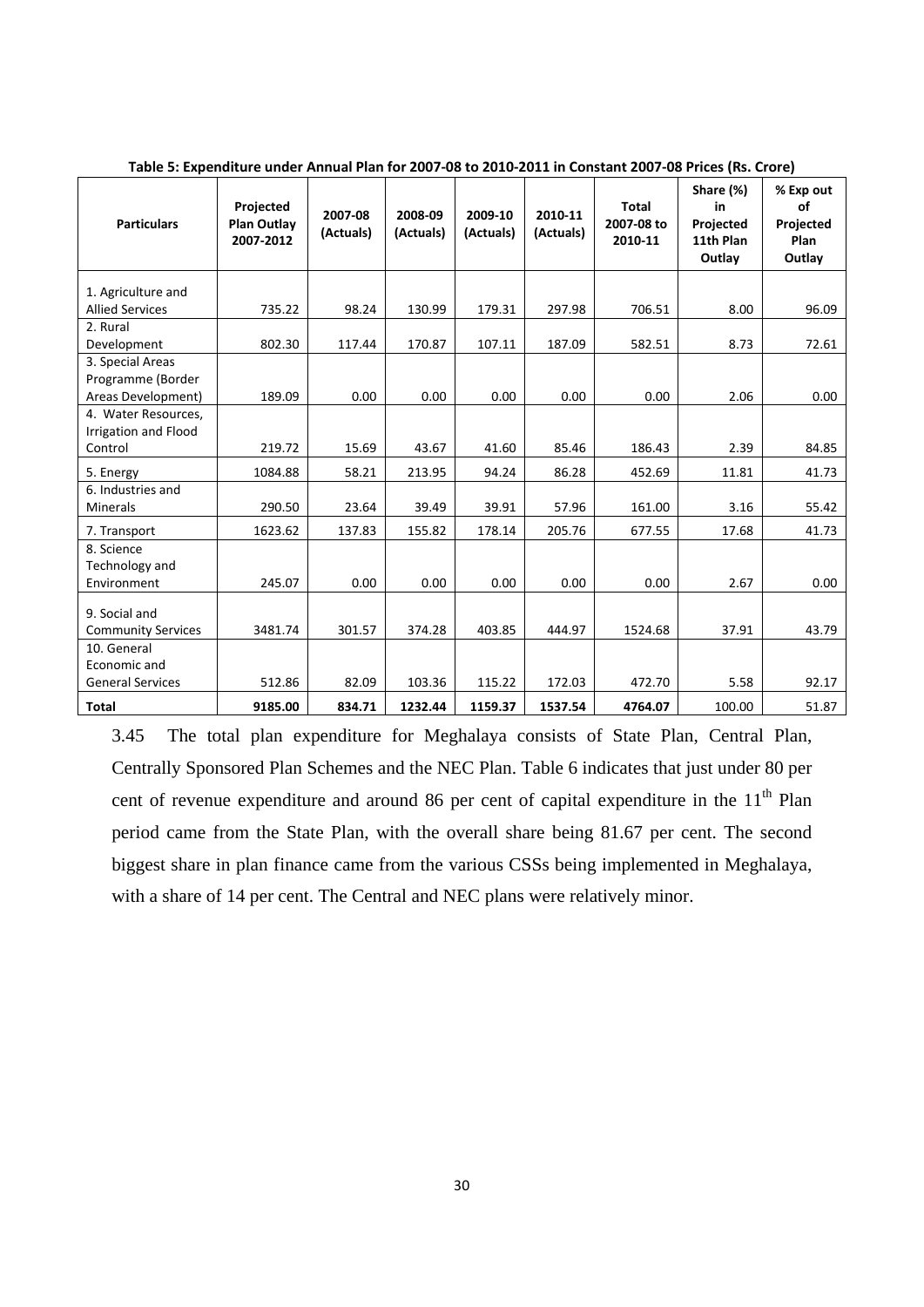|                     |          |          |          |          |                     | Total    |         |
|---------------------|----------|----------|----------|----------|---------------------|----------|---------|
|                     |          |          |          |          | 2011-12             | 11th     |         |
|                     | 2007-08  | 2008-09  | 2009-10  | 2010-11  | (RE)                | Plan     | % Share |
| Revenue Exp         |          |          |          |          |                     |          |         |
| <b>State Plan</b>   | 550.04   | 787.04   | 697.12   | 936.37   | 1,165.9             | 4,136.4  | 79.67   |
| <b>CSS</b>          | 138.03   | 86.97    | 132.98   | 149.28   | $\overline{401.20}$ | 908.46   | 17.50   |
| Central Plan        | 10.91    | 2.85     | 12.54    | 4.57     | 17.38               | 48.24    | 0.93    |
| NEC Plan            | 22.26    | 22.33    | 19.06    | 11.13    | 24.10               | 98.87    | 1.90    |
| Total               | 721.23   | 899.19   | 861.70   | 1,101.34 | 1,608.57            | 5,192.03 | 100.00  |
| Capital             |          |          |          |          |                     |          |         |
| Expenditure         |          |          |          |          |                     |          |         |
| <b>State Plan</b>   | 303.61   | 417.98   | 363.11   | 415.68   | 637.39              | 2137.78  | 85.89   |
| <b>CSS</b>          | 51.27    | 62.42    | 17.06    | 5.85     | 27.52               | 164.13   | 6.59    |
| Central Plan        | 1.07     | 0.50     | 1.78     | 0.00     | 2.76                | 6.12     | 0.25    |
| <b>NEC Regional</b> |          |          |          |          |                     |          |         |
| Plan                | 50.97    | 33.21    | 21.55    | 29.80    | 45.35               | 180.88   | 7.27    |
| Total               | 406.93   | 514.10   | 403.51   | 451.32   | 713.03              | 2,488.90 | 100.00  |
| Revenue+Capital     |          |          |          |          |                     |          |         |
| <b>State Plan</b>   | 853.65   | 1,205.02 | 1,060.23 | 1,352.05 | 1,803.29            | 6,274.24 | 81.69   |
| <b>CSS</b>          | 189.30   | 149.39   | 150.05   | 155.13   | 428.72              | 1072.58  | 13.96   |
| Central Plan        | 11.98    | 3.35     | 14.32    | 4.57     | 20.14               | 54.36    | 0.71    |
| <b>NEC Regional</b> |          |          |          |          |                     |          |         |
| Plan                | 73.23    | 55.54    | 40.61    | 40.92    | 69.45               | 279.75   | 3.64    |
| <b>Grand Total</b>  | 1,128.17 | 1,413.29 | 1,265.20 | 1,552.67 | 2,321.60            | 7,680.93 | 100.00  |

# **Table 6: Financing the 11th Plan - Constant 2007-08 Prices (Rs. crore)**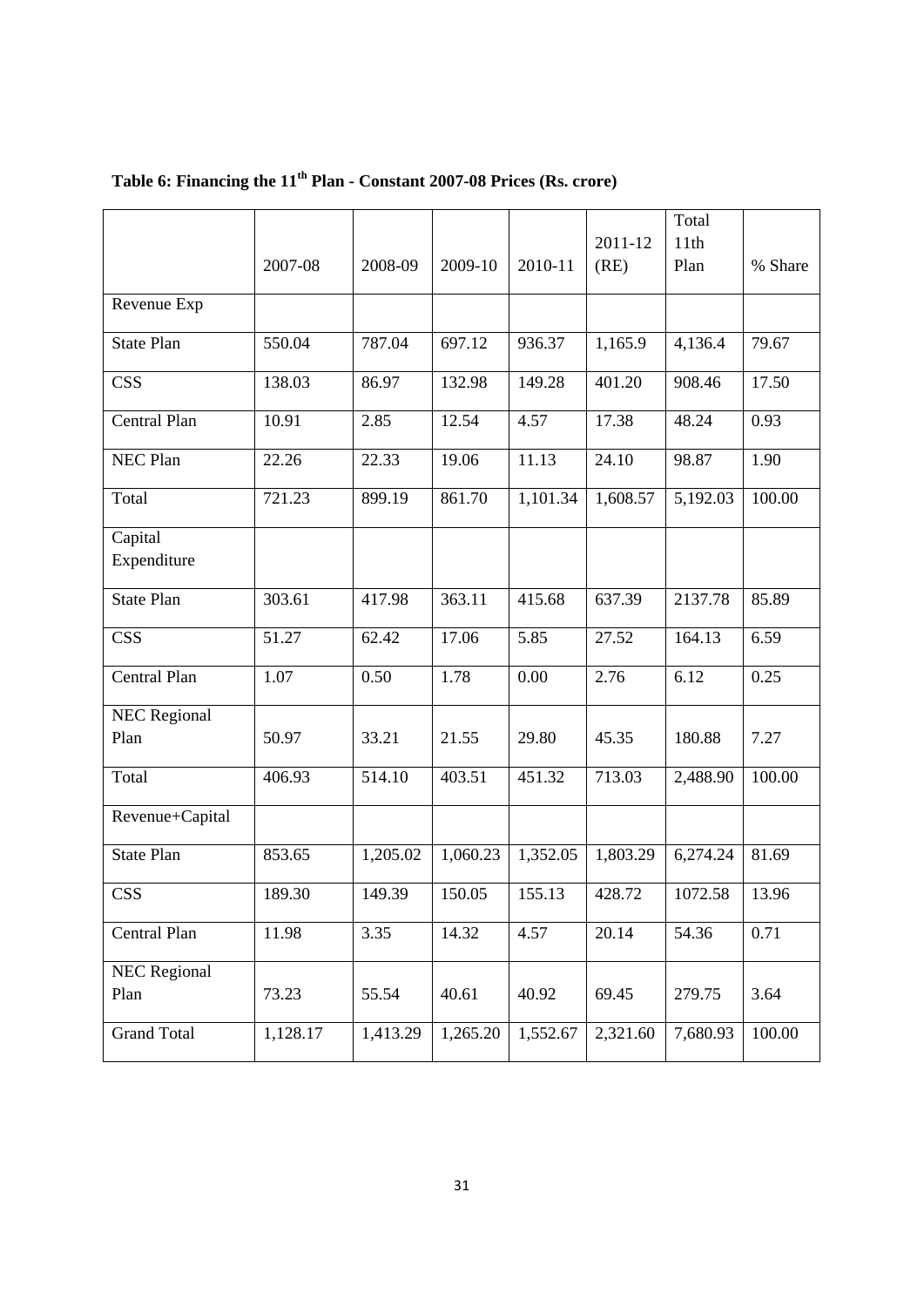3.46 The Working Group on States' resources for the  $12<sup>th</sup>$  Plan has estimated that the state plan size would be Rs. 20,800 at current 2011-12 prices. However, this assumes the growth rate for Meghalaya to be 8.76 per cent; to achieve the 11 per cent growth needed to catch up with the rest of the country the plan size is estimated to be around Rs. 27,000 crore. The higher growth, if realised, would also enlarge the resources envelope. Assuming that the relative size of the Central Plan, CSS and NEC Plans remain the same as reflected in Table 6, another Rs. 6,051 crore can be mobilised from these sources during the  $12<sup>th</sup>$  Plan, taking the total share of plan expenditure in the estimated investment requirements to 77 per cent. The remaining 23 per cent will have to come from the private sector, which translates to a target of roughly Rs. 2,000 crore per year during the  $12<sup>th</sup>$  Plan period.

3.47 The composition of the past plan spending shows that around 12 per cent of plan expenditure was on energy (Table 5). That will continue to be a priority area and a substantial increase in its share will have to be made. Road transport is another sector which had a share of 17.6 per cent, but its allocation to improve road connectivity may have to be increased to 20 per cent. Social services accounted for nearly 38 per cent of the total allocation in the  $11<sup>th</sup>$  Plan, and will continue to claim about 30 per cent of the allocation mainly because human development is critical to improving productivity and partly because a significant portion of the funds comes by way of specific purpose transfers from the centre. While agriculture and allied areas could continue to claim about 10 per cent of total plan spending, water resources and irrigation and irrigation will have to receive a substantial increase from the prevailing abysmal share of just 2.7 per cent to at least 5 per cent. In fact, there is very little scope for reducing the allocation in many of the areas and the plan objectives will have to be realized by increasing the allocation in absolute terms rather than through a reallocation among different sectors.

3.48 A significant proportion of the required investment, therefore, will have to come from the private sector. However, private sector investment can be attracted only when the state creates a favourable climate for investment. This requires, besides good governance, efficient infrastructure and trained and educated human resources. As the majority of the people live in the villages, significant investments will have to be made in improving agricultural productivity, storage and marketing as well. An improvement in connectivity is critical to transporting both goods and people, so substantial efforts will be needed to ensure economical and smooth connectivity; in addition, availability of energy is a key pre-requisite